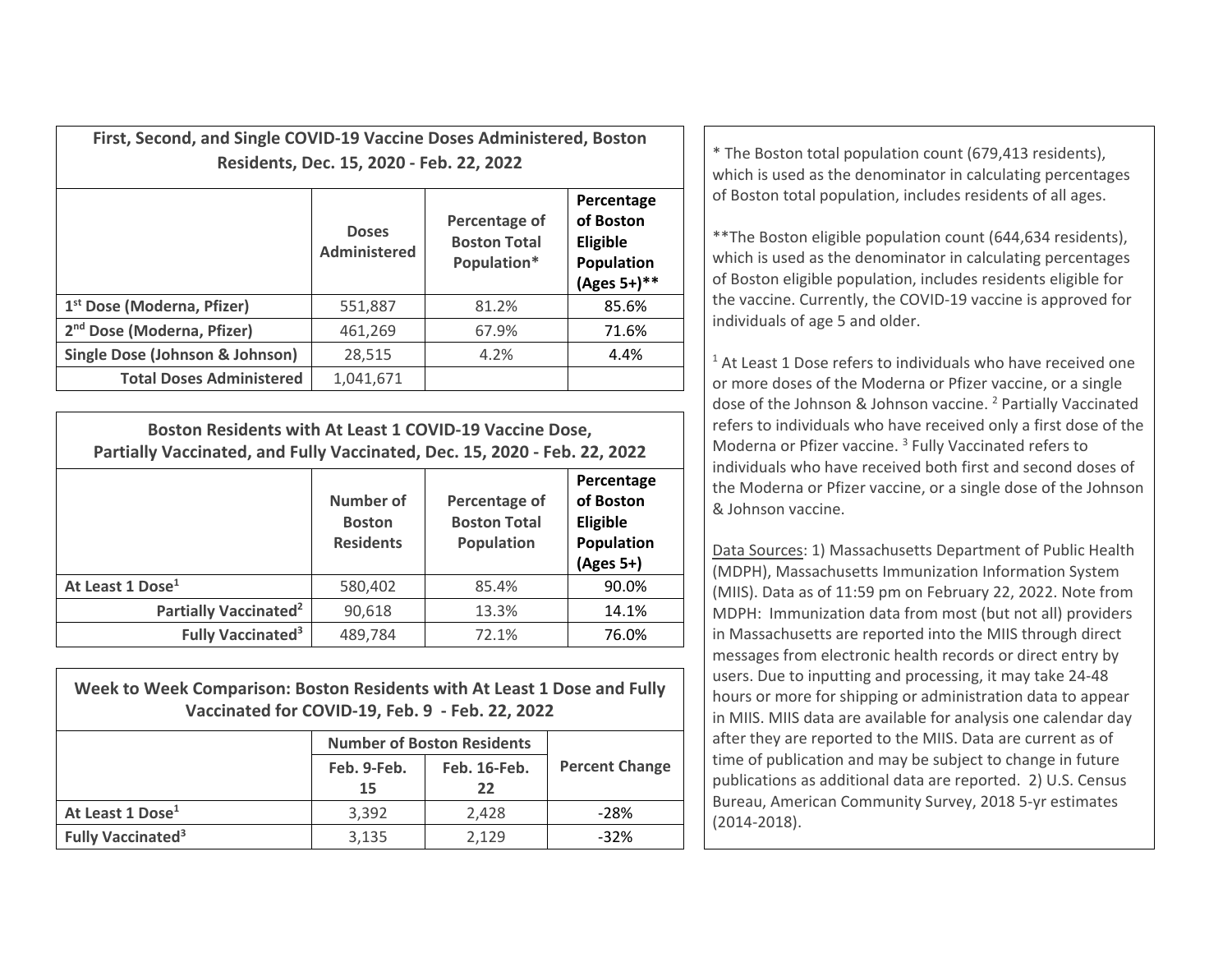

\* Total number of individuals receiving their initial dose in the 10‐week period.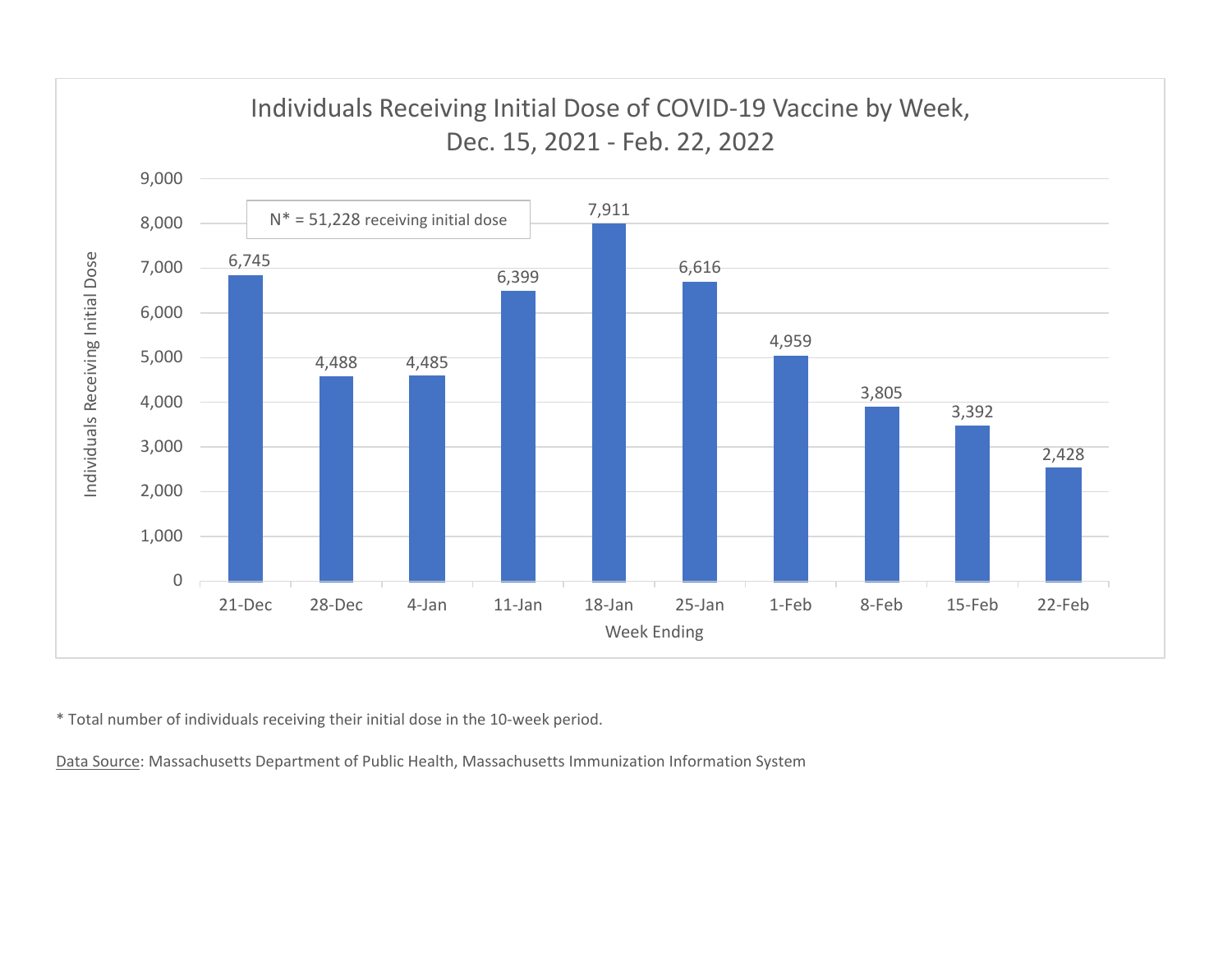

\* Total number of individuals receiving their final dose in the 10‐week period.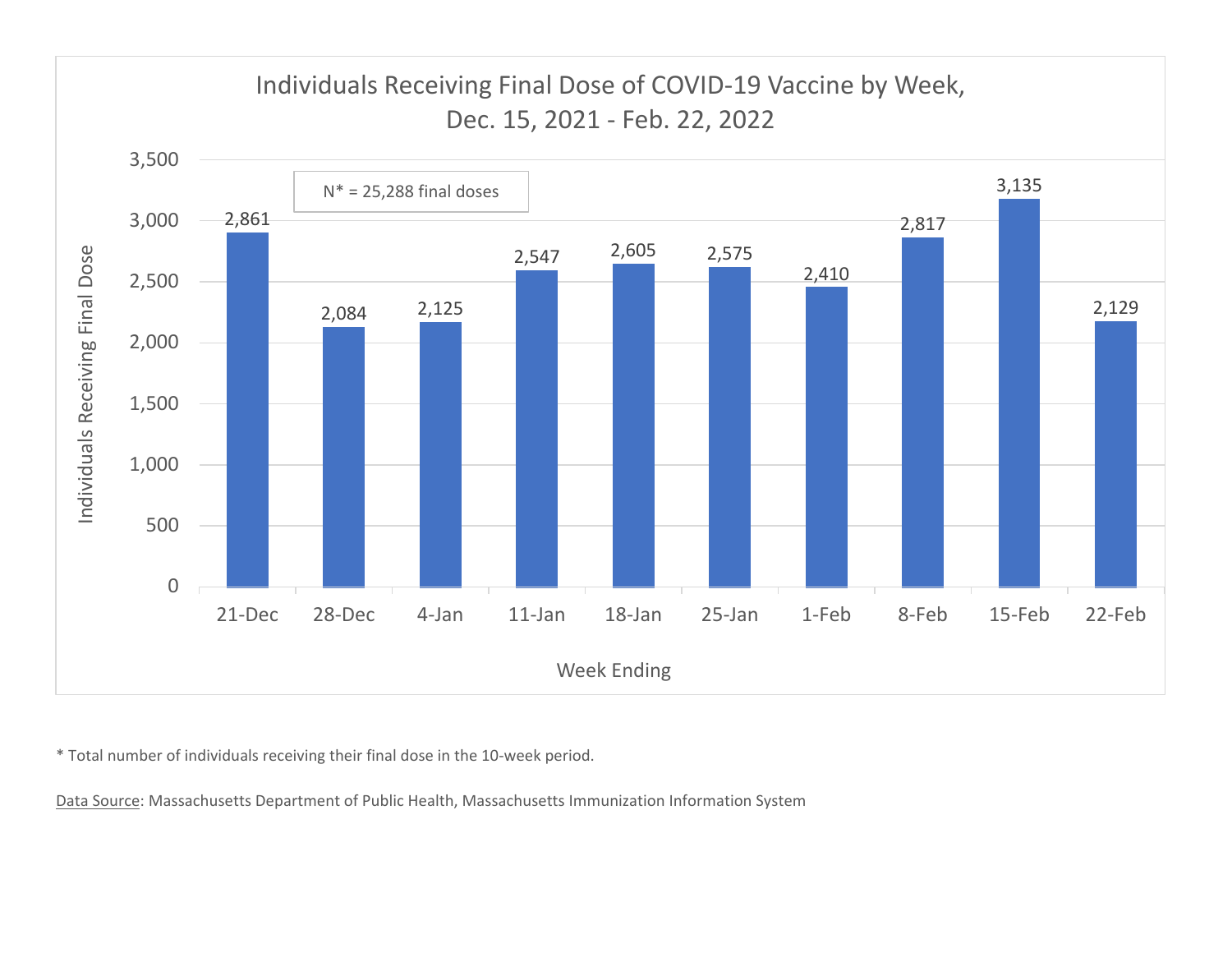

\* Varies from Total N of Individuals with At Least 1 Dose (580,402) due to missing age data for 9 individuals.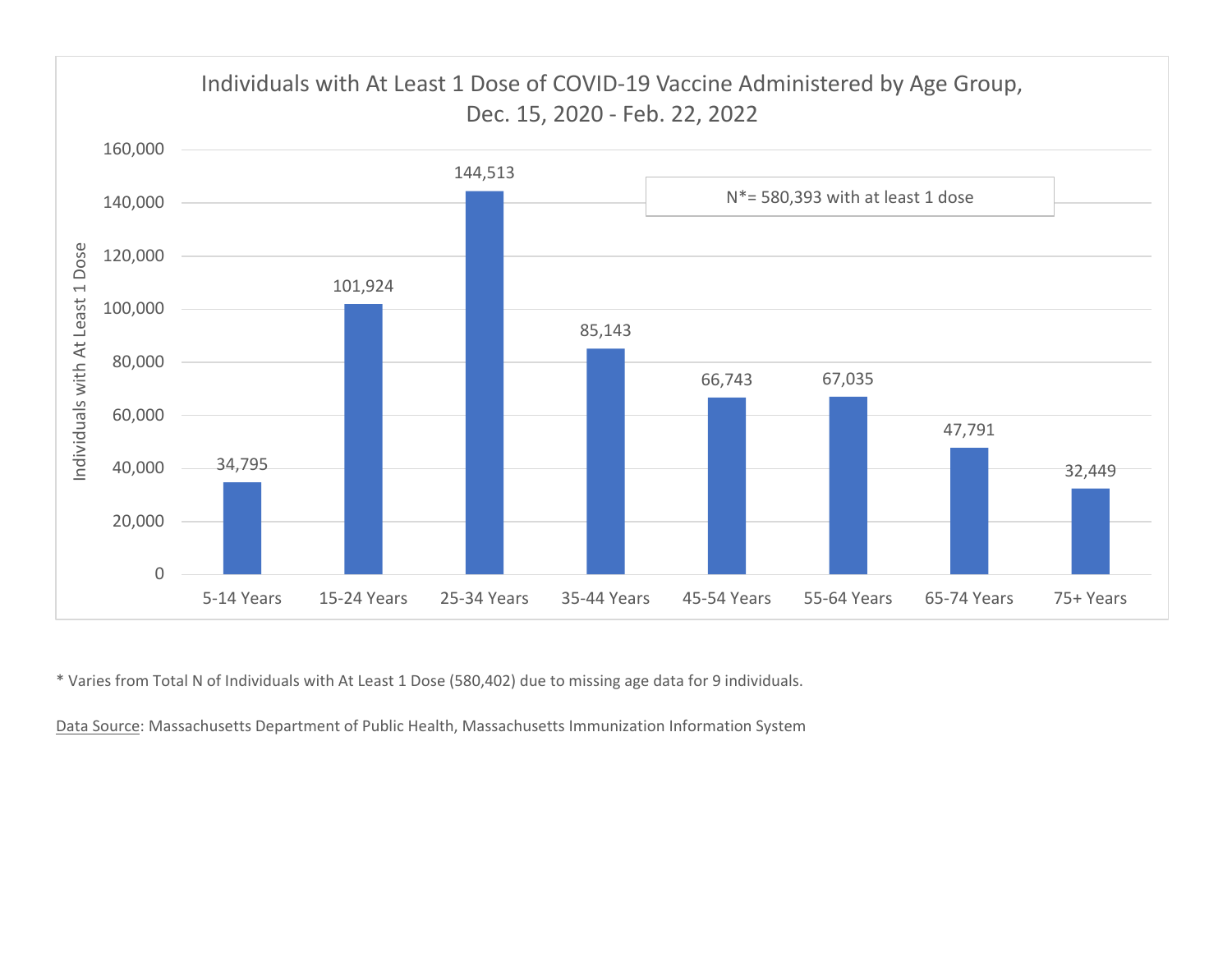

\* Varies from Total N of Individuals with At Least 1 Dose (580,402) due to missing age data for 9 individuals.

In accordance with CDC practices, BPHC has capped the percent of population coverage metrics at 99.9%. These metrics could be greater than 99.9% for multiple reasons, including census denominator data not including all individuals that currently reside in the county (e.g., part time residents) or potential data reporting errors. Estimates may change as new data are made available.

Percentage of overall Boston population with at least 1 dose <sup>=</sup> 85.4%.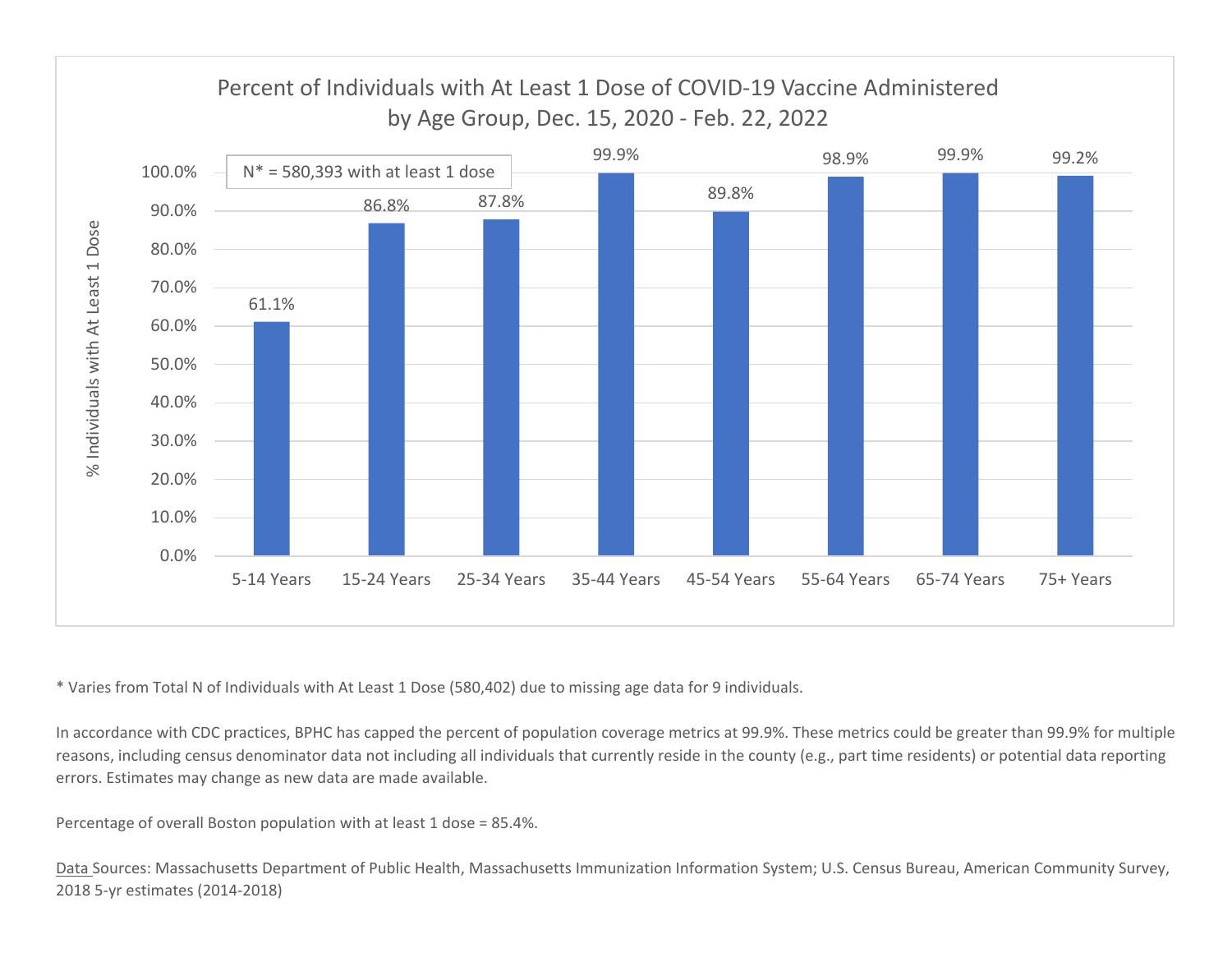

\* Varies from Total N of Fully Vaccinated Individuals (489,784) due to missing age data for 4 individuals.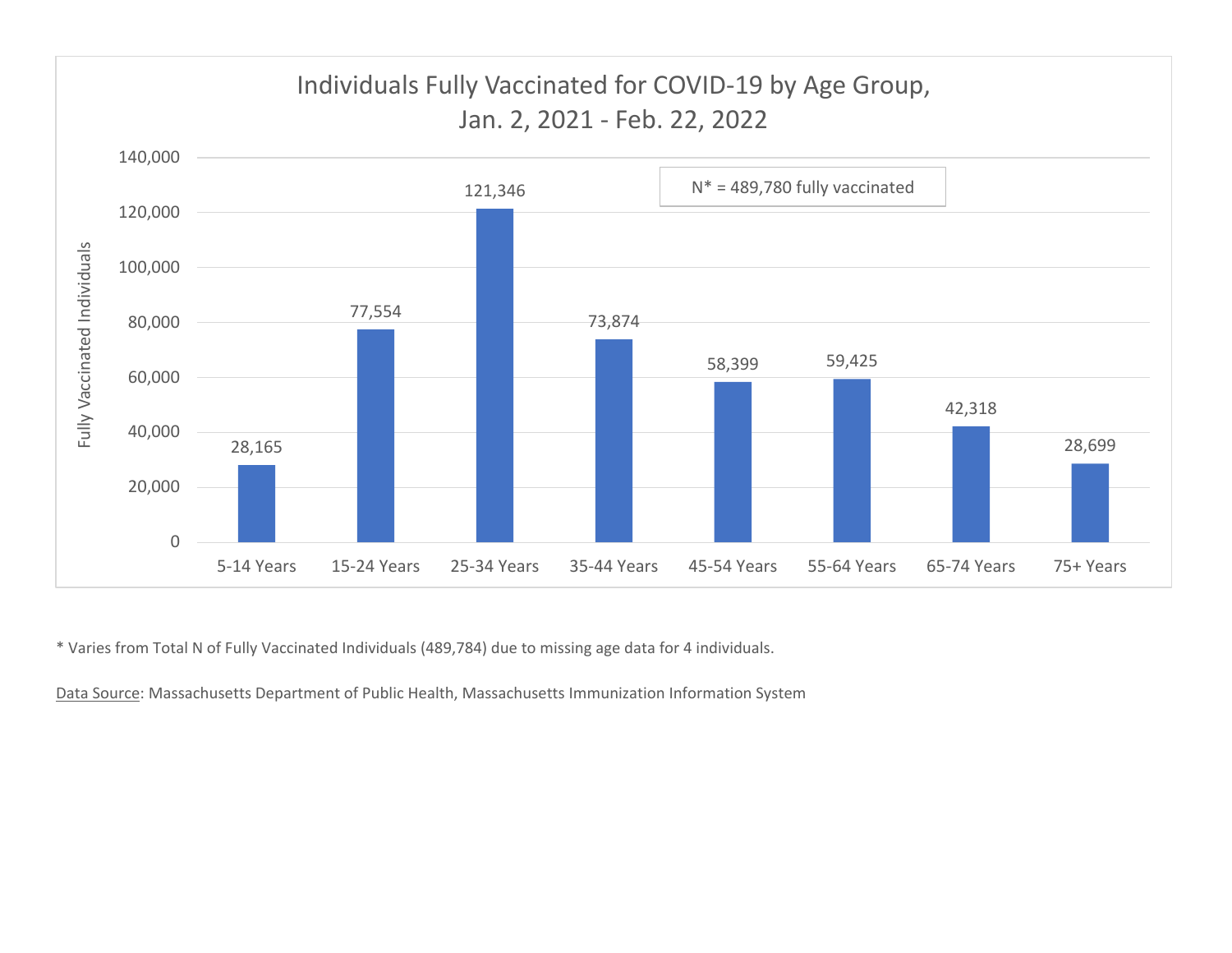

\* Varies from Total N of Fully Vaccinated Individuals (489,784) due to missing age data for 4 individuals.

Percentage of overall Boston population fully vaccinated <sup>=</sup> 72.1%.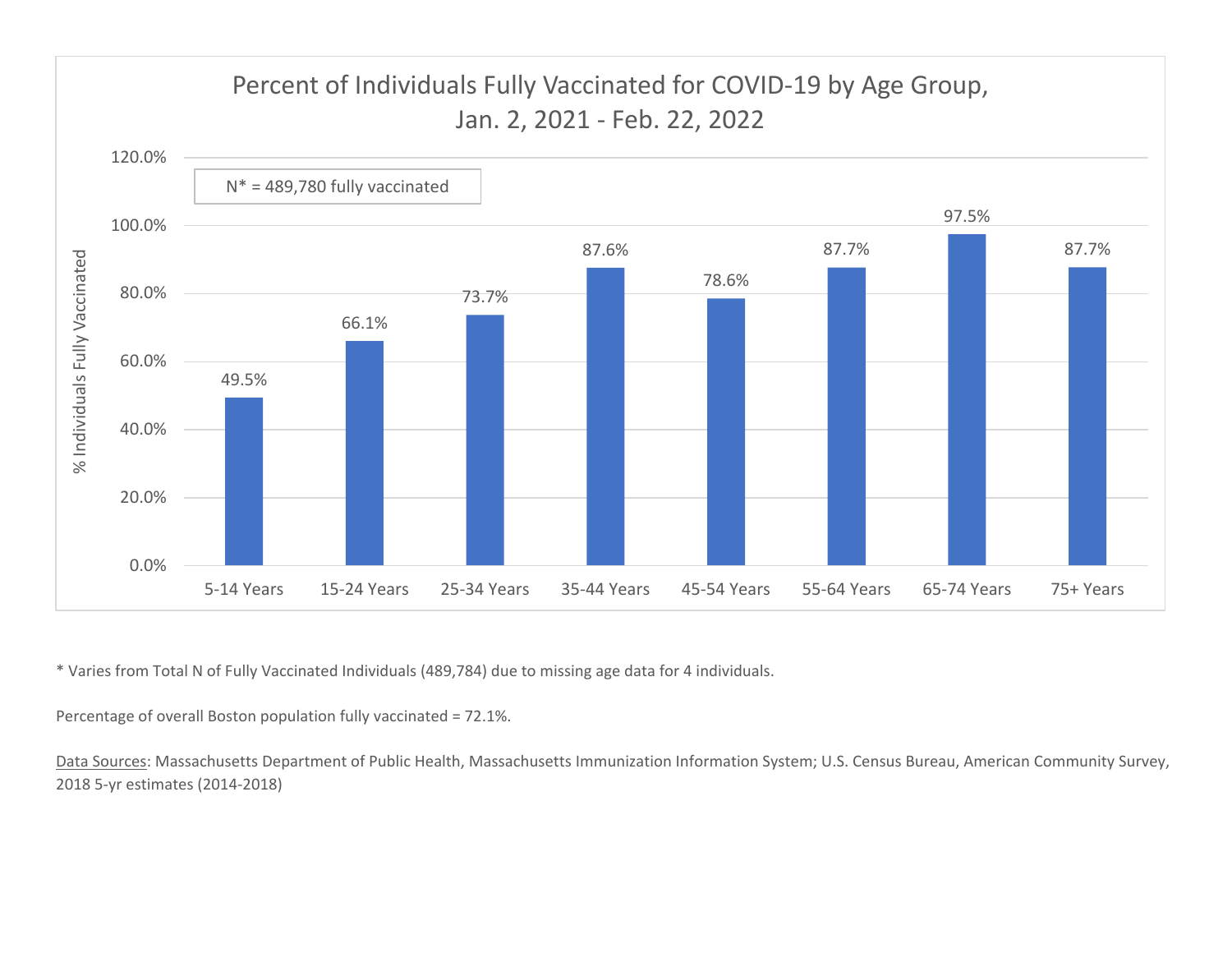

Asian/PI <sup>=</sup> Asian, Native Hawaiian, and Pacific Islander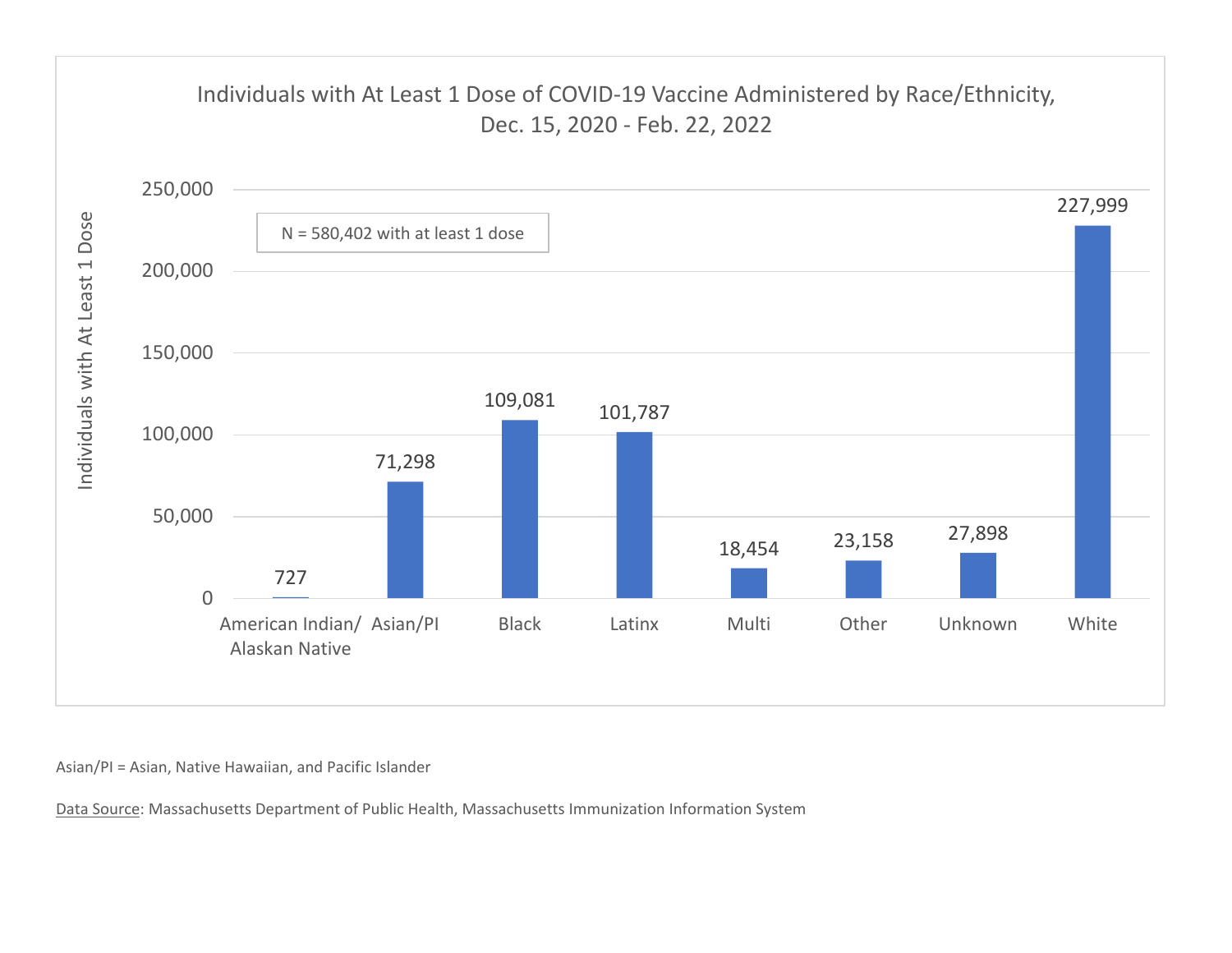

Asian/PI <sup>=</sup> Asian, Native Hawaiian, and Pacific Islander

\* Varies from Total N of Individuals with At Least 1 Dose (580,402) because data for residents who identify as Multiracial, Other, or Unknown are not included in this chart due to lack of comparable population data.

Percentage of overall Boston population with at least 1 dose <sup>=</sup> 85.4%.

In accordance with CDC practices, BPHC has capped the percent of population coverage metrics at 99.9%. These metrics could be greater than 99.9% for multiple reasons, including census denominator data not including all individuals that currently reside in the county (e.g., part time residents) or potential data reporting errors. Estimates may change as new data are made available.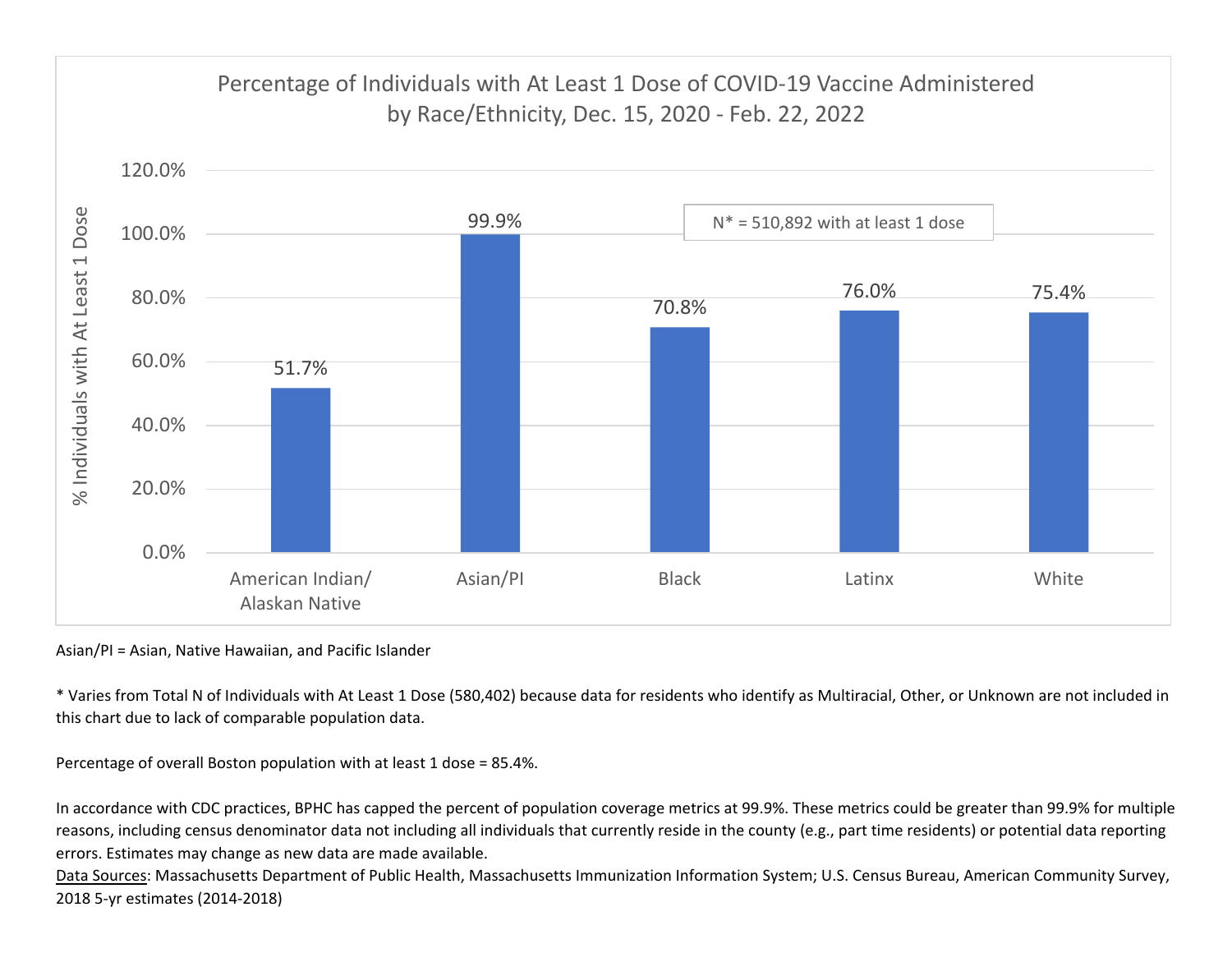

Asian/PI <sup>=</sup> Asian, Native Hawaiian, and Pacific Islander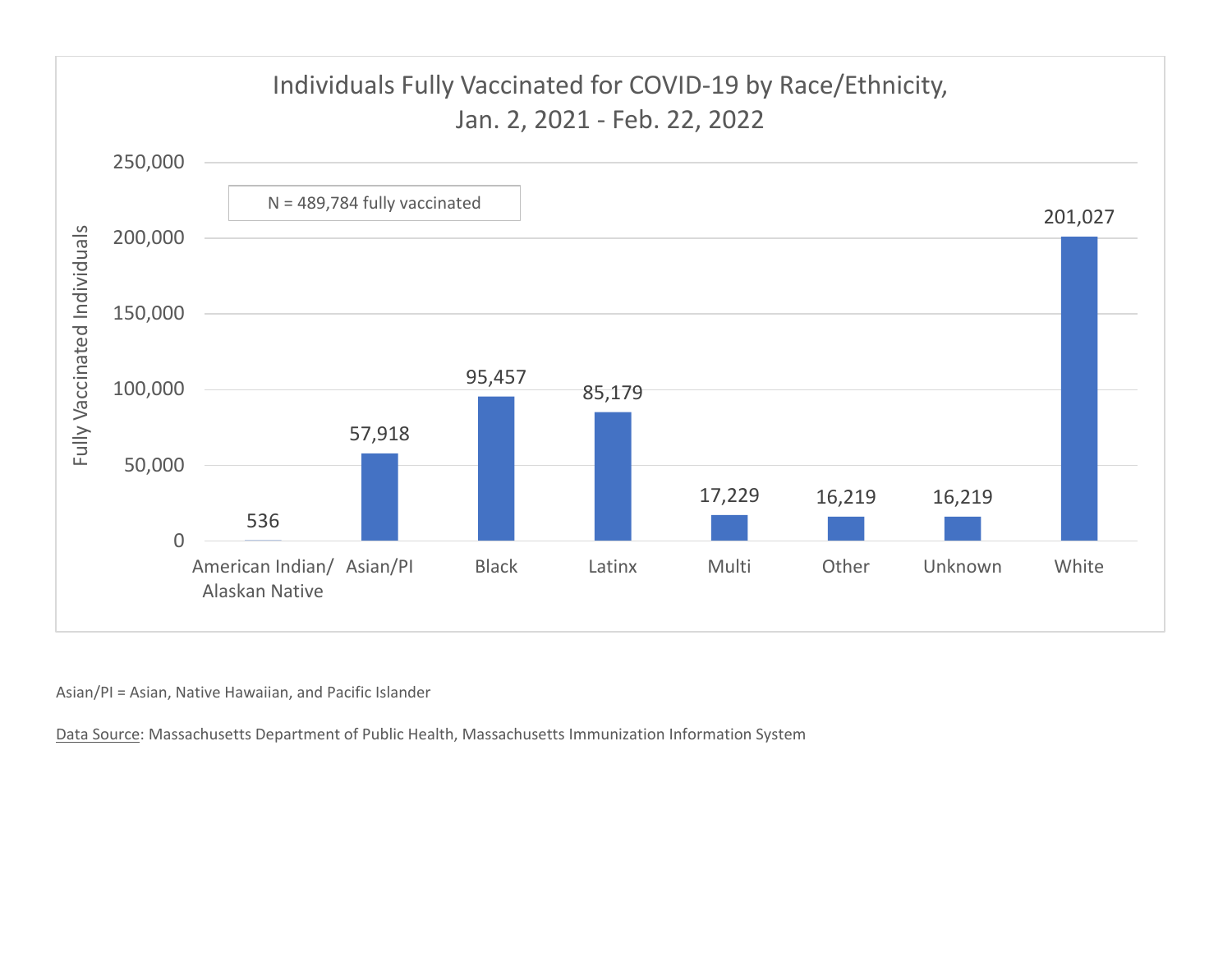

## Asian/PI <sup>=</sup> Asian, Native Hawaiian, and Pacific Islander

\* Varies from Total N of Fully Vaccinated Individuals (489,784) because data for residents who identify as Multiracial, Other, or Unknown are not included in this chart due to lack of comparable population data.

Percentage of overall Boston population fully vaccinated <sup>=</sup> 72.1%.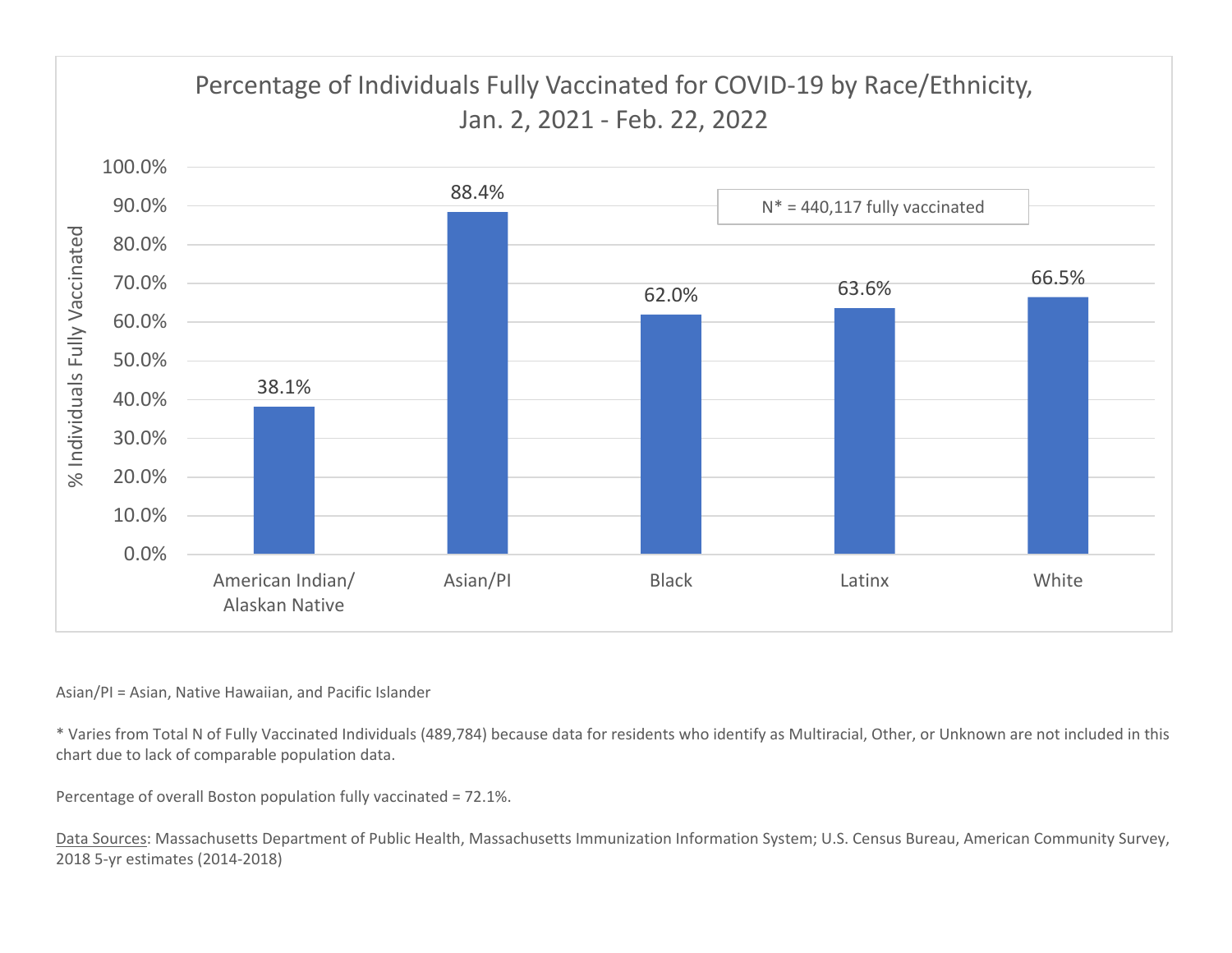

BB/BH/DT/NE/WE <sup>=</sup> Back Bay/Beacon Hill/Downtown/North End/West End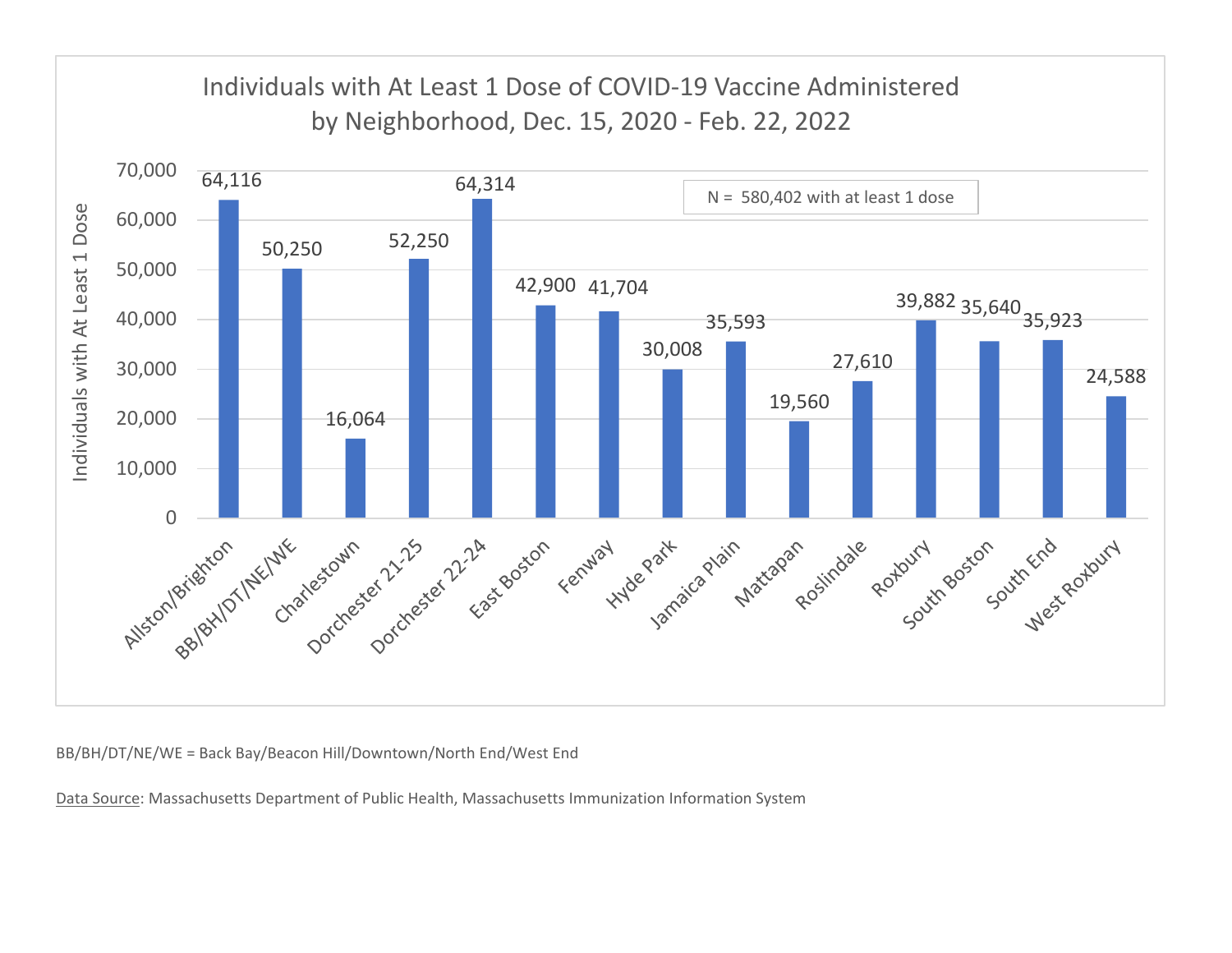

BB/BH/DT/NE/WE <sup>=</sup> Back Bay/Beacon Hill/Downtown/North End/West End

Percentage of overall Boston population with at least 1 dose <sup>=</sup> 85.4%.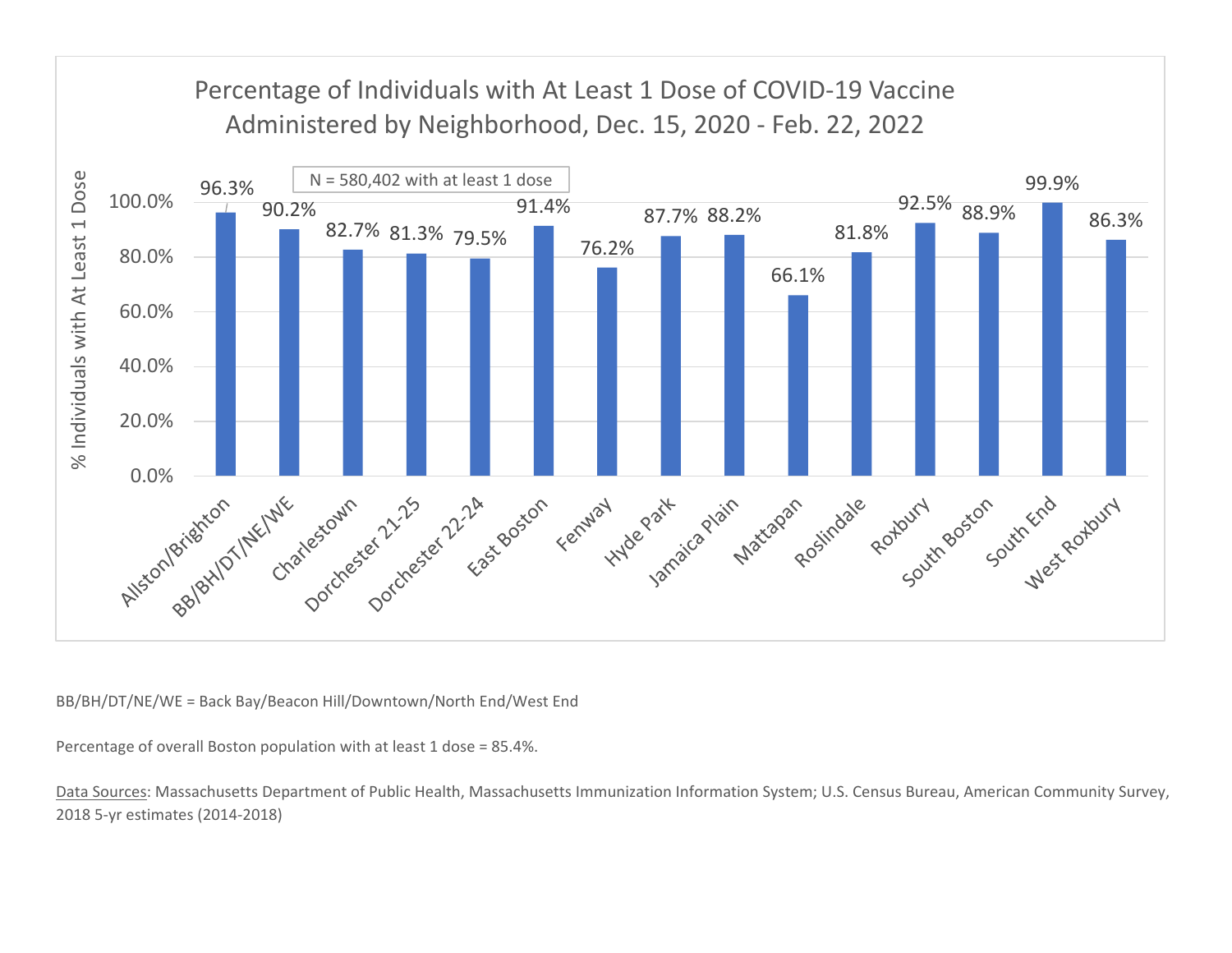

BB/BH/DT/NE/WE <sup>=</sup> Back Bay/Beacon Hill/Downtown/North End/West End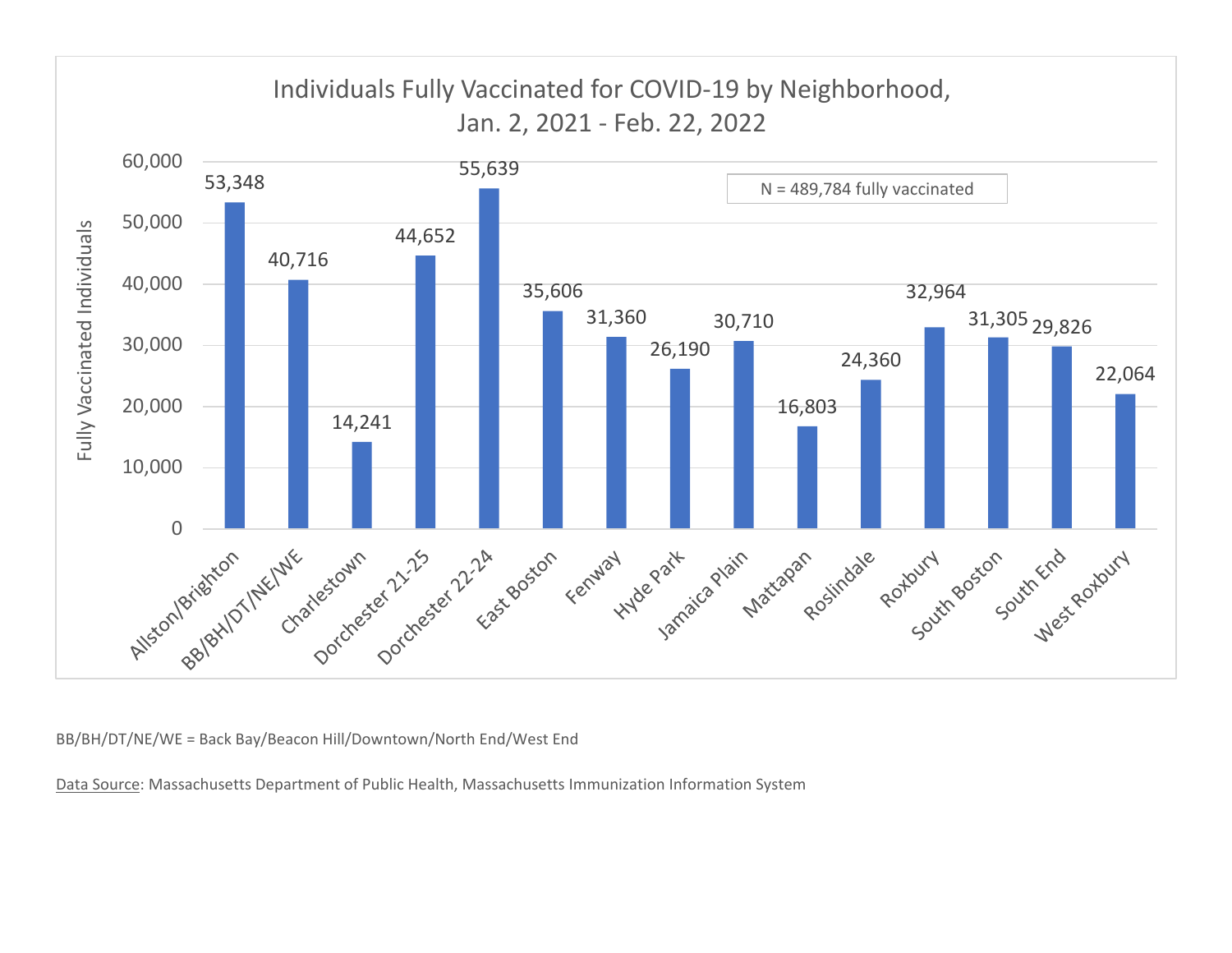

BB/BH/DT/NE/WE <sup>=</sup> Back Bay/Beacon Hill/Downtown/North End/West End

Percentage of overall Boston population fully vaccinated <sup>=</sup> 72.1%.